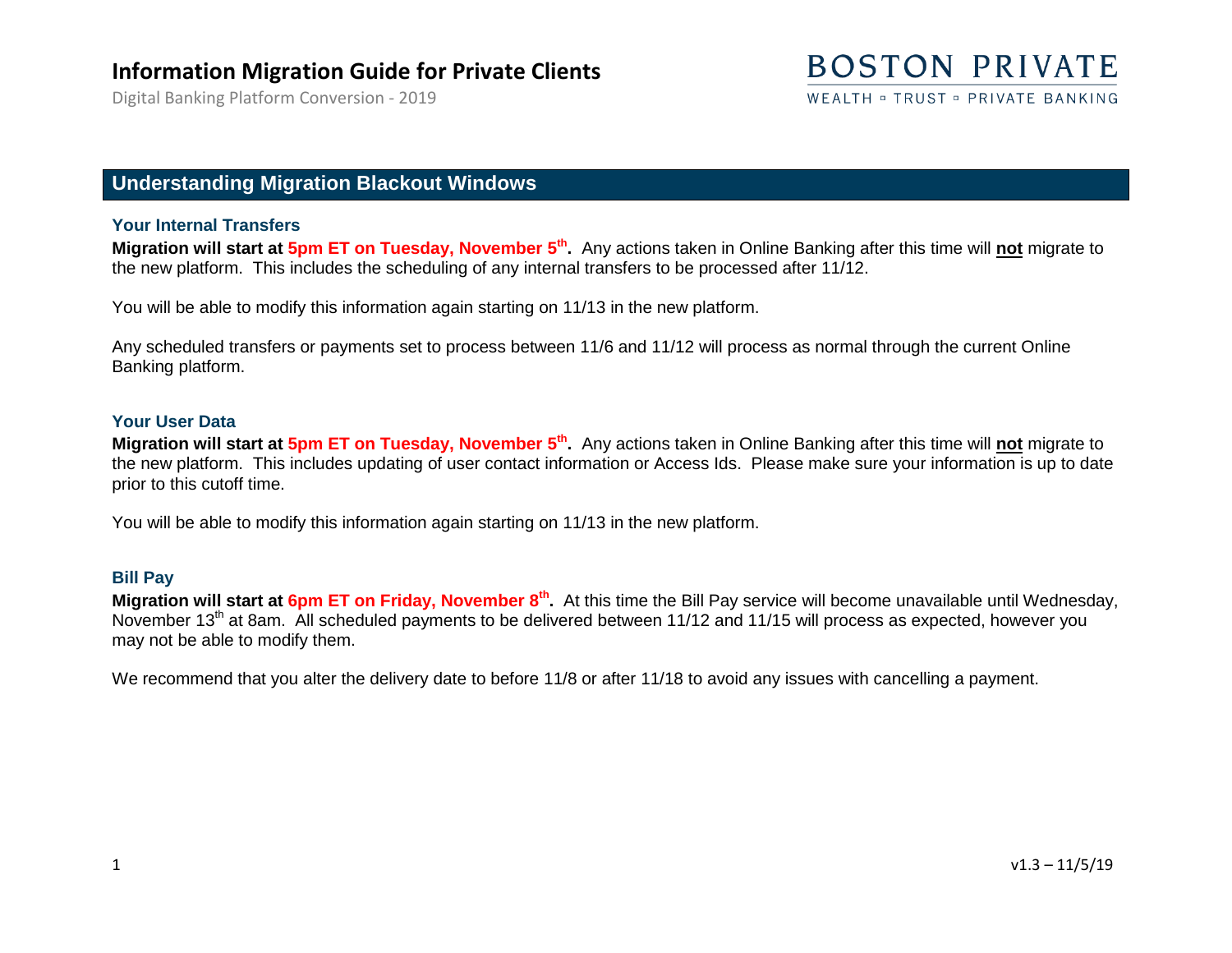Digital Banking Platform Conversion - 2019

# **BOSTON PRIVATE**

WEALTH = TRUST = PRIVATE BANKING

## **Migration Information by Feature**

| <b>Type of Information</b><br>Lists the specific information<br>that appears in the current and<br>future platform. | <b>Migration Information</b><br>An explanation of how the information in the Type of Information column will be migrated and<br>appear in the new Digital Banking platform.                                                                                                    | <b>Action</b>          |
|---------------------------------------------------------------------------------------------------------------------|--------------------------------------------------------------------------------------------------------------------------------------------------------------------------------------------------------------------------------------------------------------------------------|------------------------|
| <b>Accounts and Account</b><br>Access                                                                               | All of the active accounts you use today in Online Banking will automatically carry over<br>into the new Digital Banking platform. If you have permanently closed accounts, they<br>will not migrate.                                                                          | No Action Required     |
|                                                                                                                     | Additionally, if there are other accounts that you have access to at Boston Private, those<br>accounts will automatically be linked and added to Digital Banking.                                                                                                              |                        |
|                                                                                                                     | Account Nicknames you've defined in the current platform will appear in the new<br>platform.                                                                                                                                                                                   |                        |
| <b>Account Transaction History</b>                                                                                  | Your transaction history for the last six months will be migrated, however all<br>transactions prior to that will not. If this is important history for you, we recommend that<br>you download transactions from each of your accounts prior to conversion.                    | <b>Optional Action</b> |
|                                                                                                                     | Your existing categorizations of past transactions will not migrate, but will be available<br>as a feature within the Personal Financial Management (PFM) feature.                                                                                                             |                        |
|                                                                                                                     | If you need transaction history from closed accounts, you will need to download it from<br>Online Banking in advance of the conversion.                                                                                                                                        |                        |
| <b>Internal Transfers</b>                                                                                           | All of your future-dated and recurring internal transfers (referred to as "Between<br>Accounts") will be automatically migrated, with the exception of Loan Payments (see<br>below).                                                                                           | No Action Required     |
| Loan Payments                                                                                                       | If you have set up future or recurring Loan Payments using the Transfers feature, the<br>future payments or recurring series will be cancelled and not migrate for you. You will<br>need to set up the payment using a new Loan Payment process that is more user<br>friendly. | <b>Action Required</b> |
|                                                                                                                     | Note: if you have set up Loan Payments via Bill Pay, these will not be cancelled.                                                                                                                                                                                              |                        |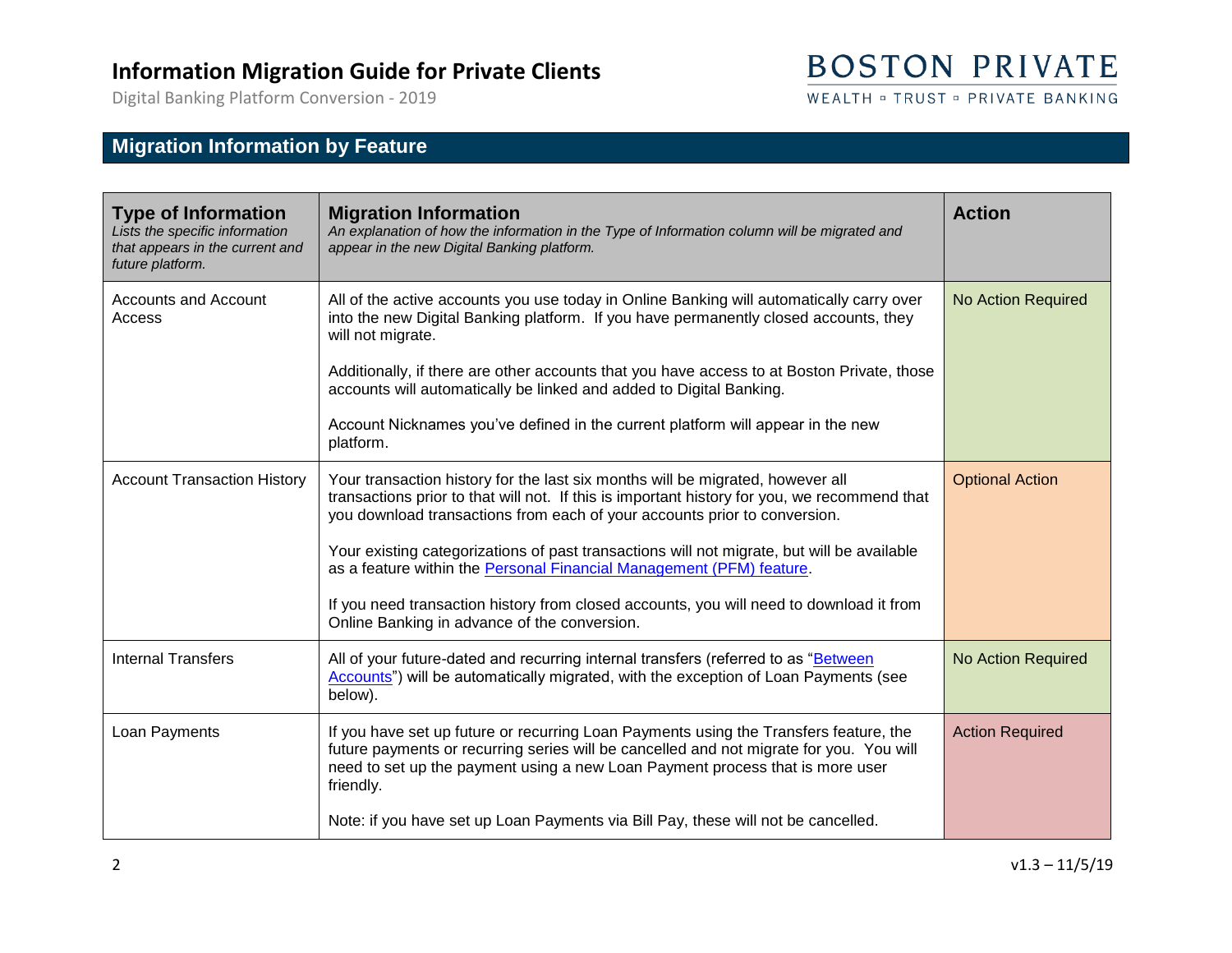Digital Banking Platform Conversion - 2019

## **BOSTON PRIVATE**

WEALTH = TRUST = PRIVATE BANKING

| Loan Advances                                      | If you have a HELOC or Credit Reserve account that supports Loan Advances and you<br>have future dated or recurring advances scheduled using the Transfers feature, these<br>advances will be migrated for you.                                                                                                                                                                                                                                                                                                                                                               | <b>No Action Required</b> |
|----------------------------------------------------|-------------------------------------------------------------------------------------------------------------------------------------------------------------------------------------------------------------------------------------------------------------------------------------------------------------------------------------------------------------------------------------------------------------------------------------------------------------------------------------------------------------------------------------------------------------------------------|---------------------------|
| <b>External Accounts &amp;</b><br><b>Transfers</b> | Your linked external accounts will not be migrated to the new Digital Banking platform<br>for security reasons. You will need to re-link these accounts. The new External<br>Transfers feature offers immediate verification of external account ownership for most<br>institutions and minimal use of micro transactions. Learn more here.<br>As a result, any recurring or scheduled external transfers will NOT be migrated.<br>Note that all users will have access to a choice of 1-day or 3-day processing.                                                             | Not Migrated              |
| <b>Mobile Deposit History</b>                      | History specifically for mobile deposits will not be migrated, but all of your deposits will<br>appear as past transactions and include check images.                                                                                                                                                                                                                                                                                                                                                                                                                         | No Action Required        |
| <b>Bill Pay Billers</b>                            | Your Bill Pay Billers will be migrated.                                                                                                                                                                                                                                                                                                                                                                                                                                                                                                                                       | <b>No Action Required</b> |
| <b>Bill Pay Payments</b>                           | Your Bill Pay Payments will be migrated and process as expected.                                                                                                                                                                                                                                                                                                                                                                                                                                                                                                              | <b>No Action Required</b> |
| <b>Bill Pay eBills</b>                             | Your eBills will be migrated.                                                                                                                                                                                                                                                                                                                                                                                                                                                                                                                                                 | <b>No Action Required</b> |
| Alerts                                             | All of the Alerts that you've set up will migrate with a few exceptions:<br>Balance Alerts on set Intervals - alerts that were set up to notify you of your<br>current balance on a fixed interval (daily, weekly, etc) will be removed.<br>Transaction Above Amount - mandatory alerts for transactions above certain<br>balances have been removed and there is no longer a requirement to receive<br>this alert.<br>We recommend that you review your alerts the first time you log in to the new Digital<br>Banking platform. Learn more about Alerts in Digital Banking. | <b>Optional Action</b>    |
| <b>Stop Payment Requests</b>                       | Any existing Stop Payment requests made up until conversion will be processed as<br>normal. You will not see a record of the request in Digital Banking after conversion, so<br>we recommend that you make note of the Stop Payment information and check with<br>your local banking office if you have questions.                                                                                                                                                                                                                                                            | <b>No Action Required</b> |